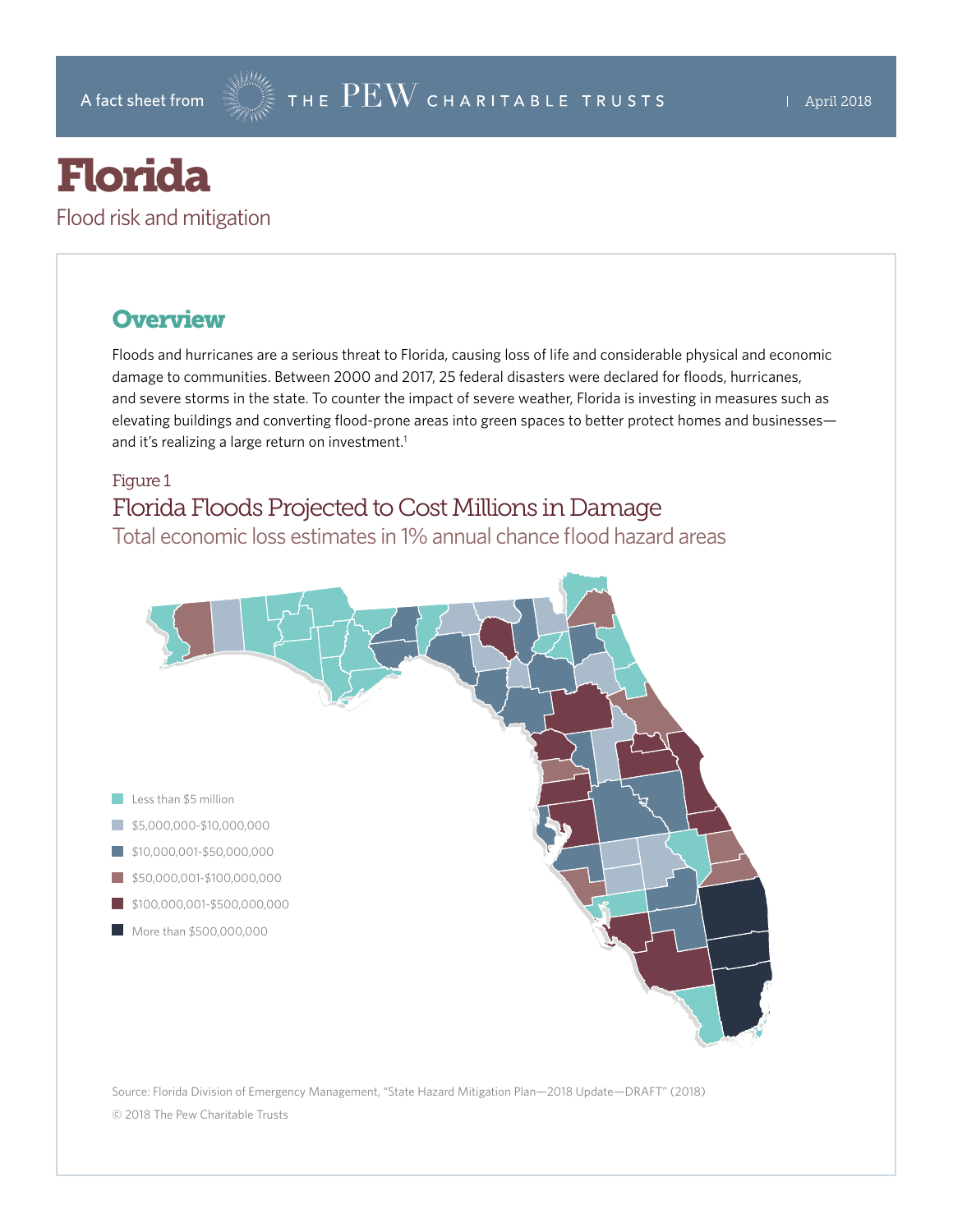# Figure 2 Over 1.3 Million Floridians Live in Flood-Risk Areas

Lives, property, public infrastructure vulnerable to flooding, and government aid



Sources: Florida Division of Emergency Management, "State Hazard Mitigation Plan—2018 Update—DRAFT" (2018); Federal Emergency Management Agency, "Disasters: Total Number of Declared Disasters by State/Tribal Government and by Year"

© 2018 The Pew Charitable Trusts

# Federal flood insurance helps communities prepare

In Florida, 238 localities participate in the National Flood Insurance Program's Community Rating System.<sup>2</sup> This voluntary program offers communities lower insurance premiums if they have flood plain management practices that exceed the program's minimum requirements. These practices include buying out flood-prone homes, improving storm drainage, elevating buildings, and flood proofing structures. The city of Ocala has taken advantage of this program and earned a Community Rating System Class 3 designation, which has garnered Ocala policyholders living in a designated flood zone a 35 percent discount on flood insurance premiums.<sup>3</sup>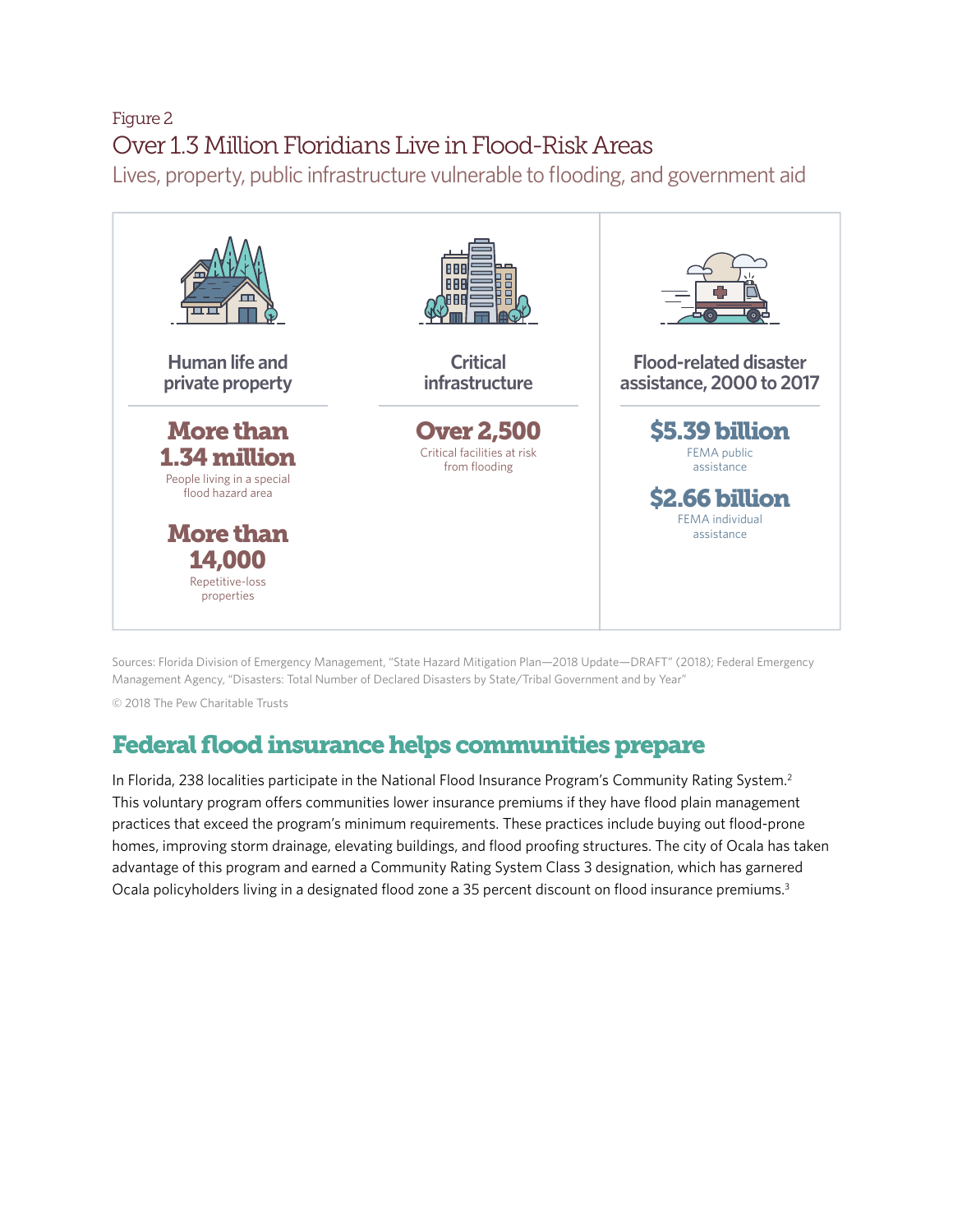#### Figure 3 State and Federal Investment in Florida's Flood Mitigation Efforts Risk-reduction spending by program and level of government, 2000-17

| Program                                                     | <b>Federal share</b> | <b>State share</b> |
|-------------------------------------------------------------|----------------------|--------------------|
| Pre-disaster mitigation and other mitigation grants         | \$177.1 million      | \$54 million       |
| Hazard mitigation grants made after flood-related disasters | \$752.2 million      | \$301.5 million    |

Note: Sum of hazard mitigation grants made following flood-related major disasters in Florida does not include a full account of grants made after the 2017 hurricane season.

Sources: Federal Emergency Management Agency, "Hazard Mitigation Assistance Pre-Disaster Mitigation Data," last modified Oct. 13, 2017; Federal Emergency Management Agency, "Open FEMA Dataset: Hazard Mitigation Grants—V1," last modified April 23, 2015

© 2018 The Pew Charitable Trusts

#### Figure 4 Mitigation Pays in Florida Study shows loss avoidance after Hurricane Matthew

| Mitigation projects before Hurricane Matthew |                |  |
|----------------------------------------------|----------------|--|
| Investment                                   | \$19.2 million |  |
| Losses avoided                               | \$81.1 million |  |
| <b>Return on investment</b>                  | 422%           |  |

Source: Florida Division of Emergency Management, "State Hazard Mitigation Plan" (2017)

© 2018 The Pew Charitable Trusts

# Flood resilience for buildings saves money

In the most flood-prone parts of Florida, building two feet above the code requirement returns \$21.10 for every dollar invested.4